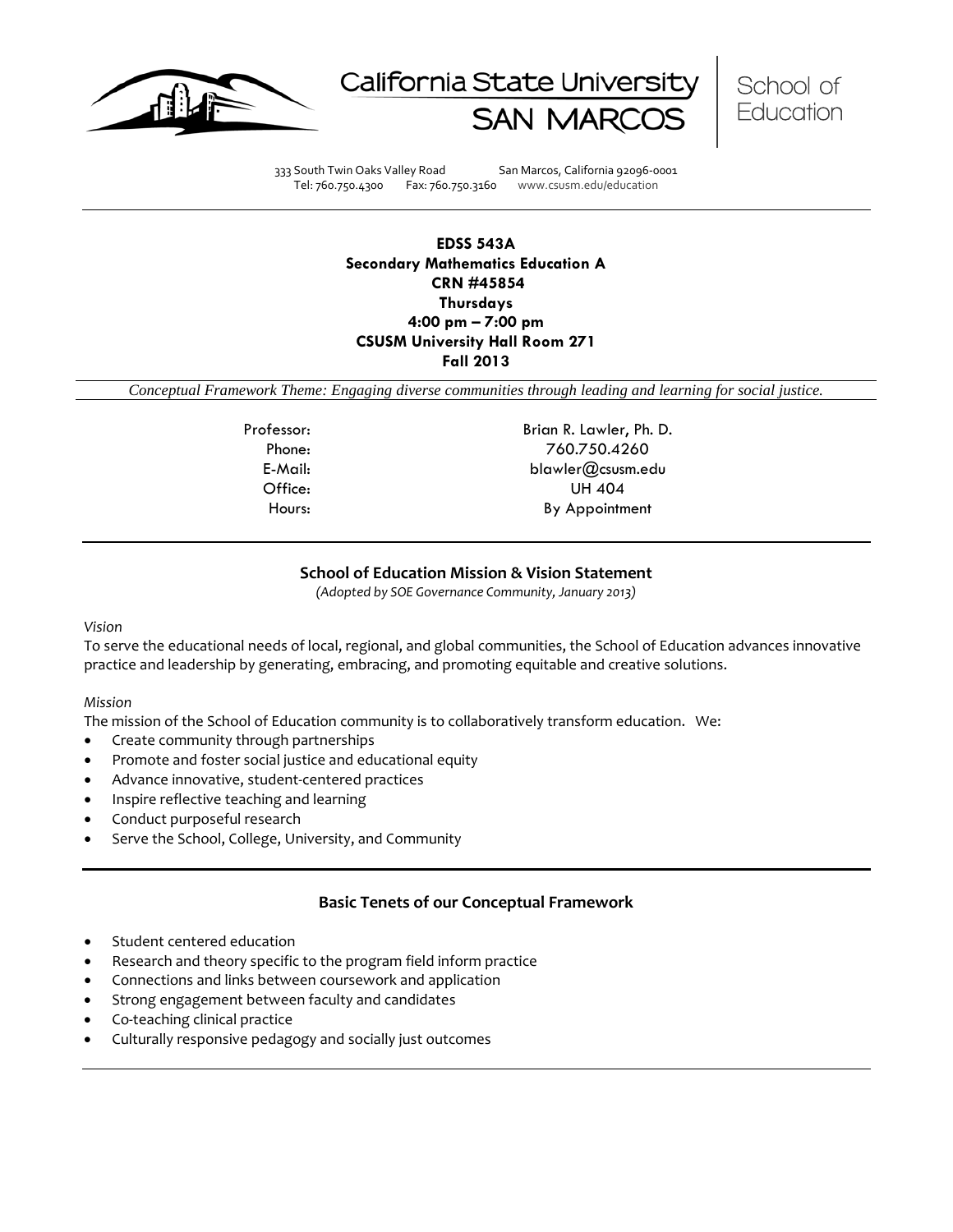# **COURSE DESCRIPTION**

Focuses on developing an understanding of theory, methodology, and assessment of Mathematics in integrated and inclusive secondary classrooms: Part A.

#### **Course Prerequisites:**

Admission to the Single Subject Credential Program.

#### **Course Objectives:**

Learning to teach mathematics is difficult, and thus you must expect that this course, in concurrence with your clinical practice, will only begin your education in learning how to teach mathematics. Furthermore, this course is intentionally focused on developing professionals in the field of secondary mathematics education. The course is but one stage in what I hope will be a continuing evolution for you as a mathematics teacher; learning to teach mathematics well will be the work of your career.

Specifically, the foci of this course are to: (1) developing an understanding of the current practices in mathematics, best practices in teaching mathematics, and the ways in which these practices intersect and conflict; (2) learning to teach content-specific concepts, algebraic thinking in particular, using effective, appropriate, and equitable strategies; and (3) practicing how to teach for mathematical understanding.

Enfolded into this course will be learning about children's mathematical ways of thinking and operating, creating a classroom environment that promotes the investigation and growth of mathematical ideas, developing strategies to ensure the success of all students in multi-cultural, heterogeneous settings, consideration of curriculum development, and the ongoing formation of a personal theory of mathematics teaching and learning grounded in work for social justice.

#### **Unique Course Requirements:**

Observation and participation in the public schools, including collaborative planning with teachers.

#### **Required Texts**

- California Department of Education (2013/2010). *California Common Core Content Standards for Mathematics*. Sacramento, CA: Author. This document can be found at http://www.cde.ca.gov/ci/cc/
- Cohen, E. G. (1994). *Designing groupwork: Strategies for the heterogeneous classroom*. New York: Teachers College Press.
- Driscoll, M. J. (1999). *Fostering algebraic thinking: A guide for teachers, grades 6-10*. Portsmouth, NH: Heinemann.
- Fendel, D.M., Resek, D., Alper, L., & Fraser, S. (1997). *Baker's choice*. Berkeley: Key Curriculum Press. [I can loan you copies of this book. If you decide to purchase, contact the new publisher, It's About Time, at 1-888-698-TIME]

### **Recommended Texts**

- Boaler, J. (2008). *What's math got to do with it?: Helping children learn to love their most hated subject—and why it's important for America*. New York: Viking.
- Carr, J., Carroll, C., Cremer, S., Gale, M., Lagunoff, R., Sexton, U. (2009). *Making mathematics accessible to English learners*. San Francisco: WestEd.

#### **Authorization to Teach English Learners**

This credential program has been specifically designed to prepare teachers for the diversity of languages often encountered in California public school classrooms. The authorization to teach English learners is met through the infusion of content and experiences within the credential program, as well as additional coursework. Students successfully completing this program receive a credential with authorization to teach English learners. *(Approved by CCTC in SB 2042 Program Standards, August 02)*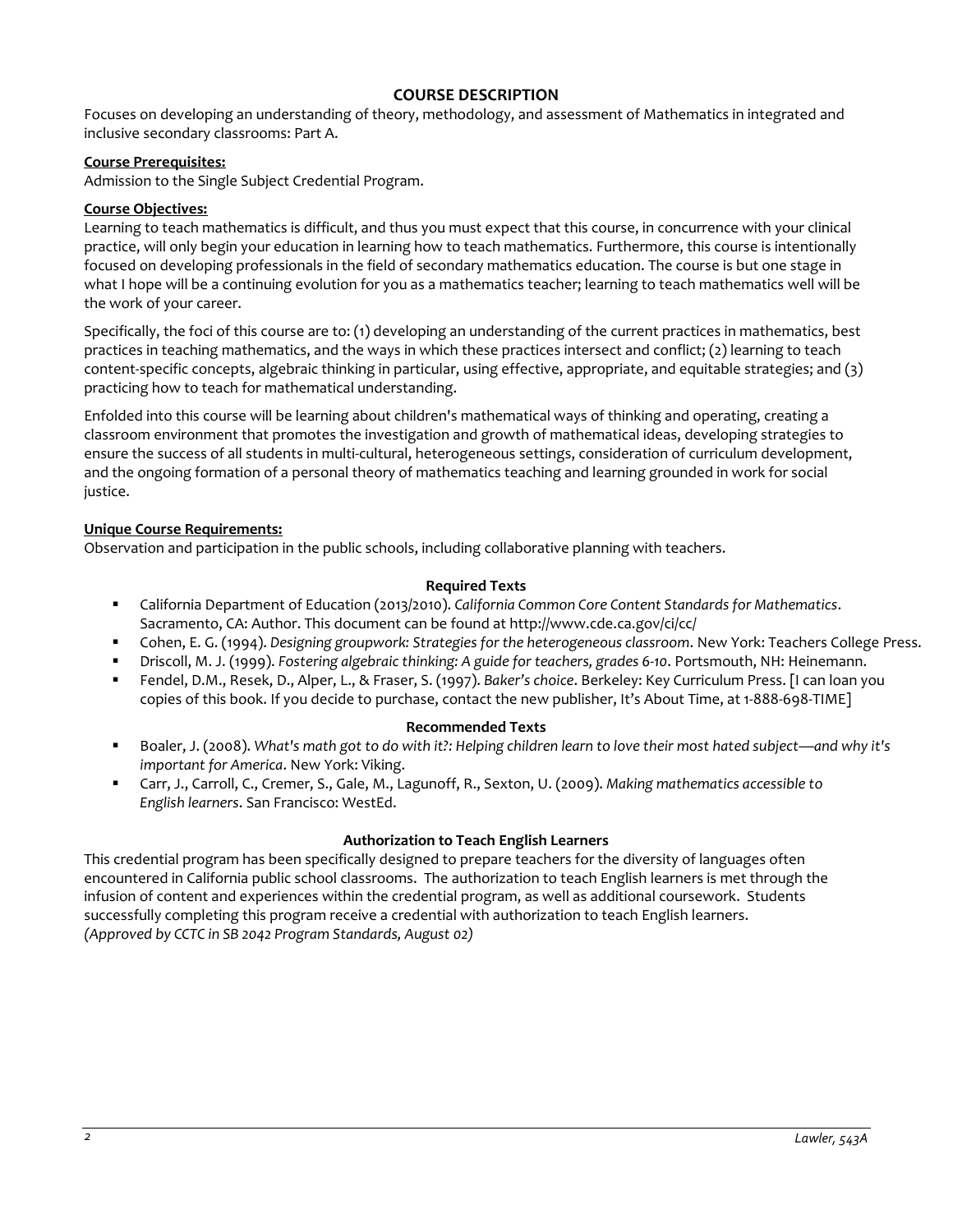# **STUDENT LEARNING OUTCOMES**

# **Teacher Performance Expectation (TPE) Competencies**

The course objectives, assignments, and assessments have been aligned with the CTC standards for Single Subject Credential (Mathematics). This course is designed to help teachers seeking the California Single Subject Credential (Mathematics) to develop the skills, knowledge, and attitudes necessary to assist schools and district in implementing effective programs for all students. The successful candidate will be able to merge theory and practice in order to realize a comprehensive and extensive educational program for all students. You will be required to formally address the following TPEs in this course:

*The following TPEs are given primary emphases:*

- TPE 1b Subject Specific Pedagogical Skills for Single Subject Teaching (Mathematics)
- TPE 2 Monitoring Student Learning During Instruction

*The following TPEs are given secondary emphases:*

- TPE 3 Interpretation and use of assessments
- TPE 4 Making content accessible
- TPE 5 Student engagement
- TPE 6c Developmentally appropriate practices in grades 9-12
- TPE 6d Developmentally appropriate teaching practices for special education: teaching the special education population in the general education environment
- TPE 7 Teaching English learners
- TPE 8 Learning about students
- TPE 9 Instructional planning
- TPE 10 Instructional time
- TPE 11 Social environment
- TPE 13 Professional growth
- TPE 14 Educational technology in teaching and learning
- TPE 15 Social justice and equity

### **California Teacher Performance Assessment (CalTPA)**

Beginning July 1, 2008 all California credential candidates must successfully complete a state-approved system of teacher performance assessment (TPA), to be embedded in the credential program of preparation. At CSUSM this assessment system is called the CalTPA or the TPA for short.

To assist your successful completion of the TPA, a series of informational seminars are offered over the course of the program. TPA related questions and logistical concerns are to be addressed during the seminars. Your attendance to TPA seminars will greatly contribute to your success on the assessment.

Additionally, SoE classes use common pedagogical language, lesson plans (lesson designs), and unit plans (unit designs) in order to support and ensure your success on the TPA and more importantly in your credential program.

The CalTPA Candidate Handbook, TPA seminar schedule, and other TPA support materials can be found on the SoE website: <http://www.csusm.edu/education/CalTPA/ProgramMaterialsTPA.html>

### **Assessment of Professional Dispositions**

Assessing a candidate's dispositions within a professional preparation program is recognition that teaching and working with learners of all ages requires not only specific content knowledge and pedagogical skills, but positive attitudes about multiple dimensions of the profession. The School of Education has identified six dispositions – social justice and equity, collaboration, critical thinking, professional ethics, reflective teaching and learning, and life-long learning—and developed an assessment rubric. For each dispositional element, there are three levels of performance - *unacceptable*, *initial target*, and *advanced target*. The description and rubric for the three levels of performance offer measurable behaviors and examples.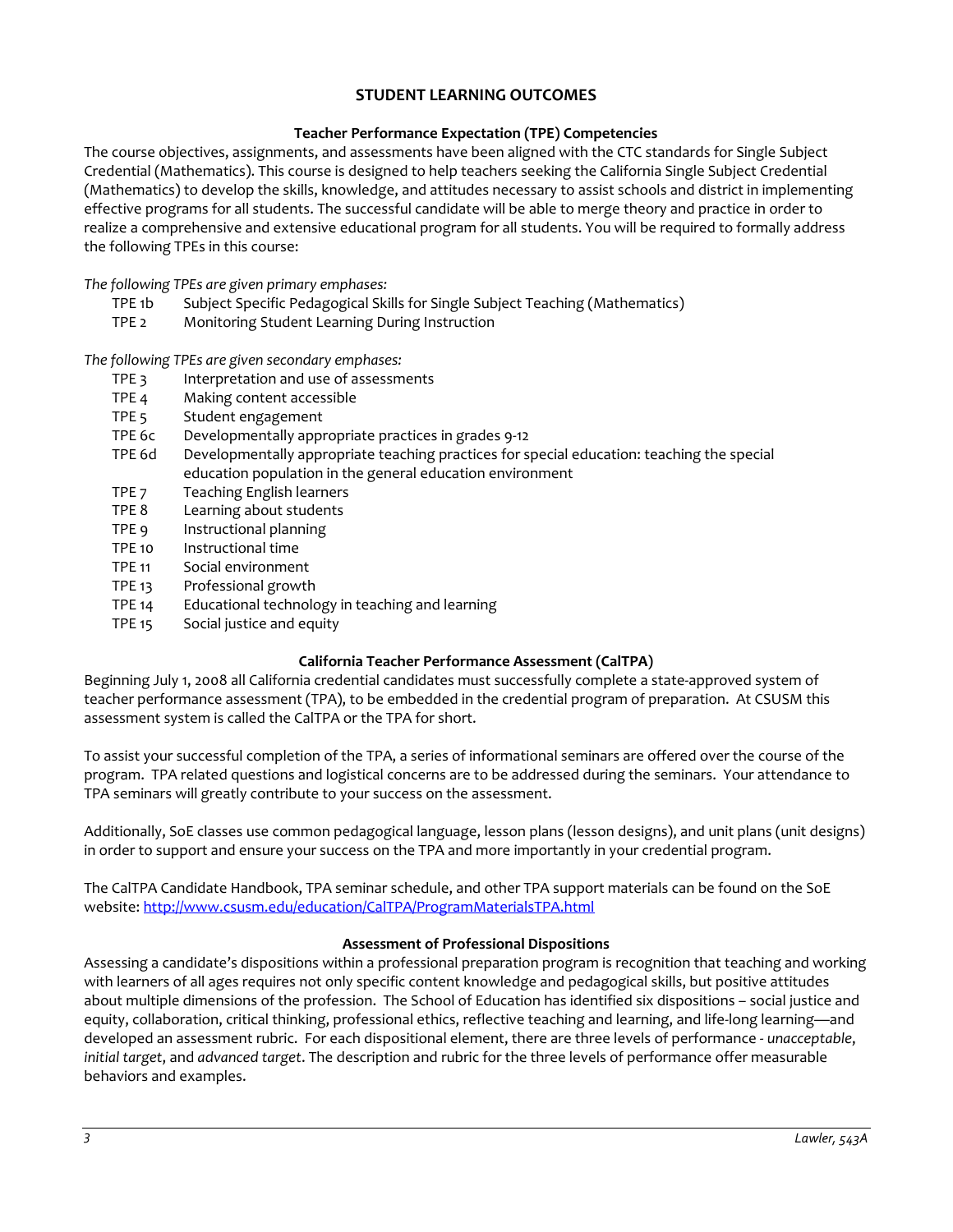The assessment is designed to provide candidates with ongoing feedback for their growth in professional dispositions and includes a self-assessment by the candidate. The dispositions and rubric are presented, explained and assessed in one or more designated courses in each program as well as in clinical practice. Based upon assessment feedback candidates will compose a reflection that becomes part of the candidate's Teaching Performance Expectation portfolio. Candidates are expected to meet the level of *initial target* during the program.

### **School of Education Attendance Policy**

Due to the dynamic and interactive nature of courses in the School of Education, all students are expected to attend all classes and participate actively. At a minimum, students must attend more than 80% of class time, or s/he may not receive a passing grade for the course at the discretion of the instructor. Individual instructors may adopt more stringent attendance requirements. Should the student have extenuating circumstances, s/he should contact the instructor as soon as possible. *(Adopted by the COE Governance Community, December, 1997).*

Attendance and Participation: Due to the fast paced and highly interactive nature of the course, regular attendance and full participation are expected. Learning is difficult. It is even more difficult, if not impossible, if one is not present for and engaged in the process. Therefore, the above SOE Attendance Policy is amplified as follows:

- Missing more than one class meeting will result in the reduction of one letter grade.
- Arriving late or leaving early on more than two occasions will result in the reduction of one letter grade.
- You are expected to inform the instructor prior to an absence.

# **Students with Disabilities Requiring Reasonable Accommodations**

Students with disabilities who require reasonable accommodations must be approved for services by providing appropriate and recent documentation to the Office of Disable Student Services (DSS). This office is located in Craven Hall 4300, and can be contacted by phone at (760) 750-4905, or TTY (760) 750-4909. Students authorized by DSS to receive reasonable accommodations should meet with their instructor during office hours or, in order to ensure confidentiality, in a more private setting.

# **All University Writing Requirement**

All CSU students must demonstrate competency in writing skills as a requirement for graduation. At California State University San Marcos, students complete the graduation writing assessment through the All-University Writing Requirement. This requirement mandates that every course at the University must have a writing component of at least 2,500 words (approximately 10 pages). The assignments for this course meet this requirement.

# **CSUSM Academic Honesty Policy**

"Students will be expected to adhere to standards of academic honesty and integrity, as outlined in the Student Academic Honesty Policy. All written work and oral presentation assignments must be original work. All ideas/materials that are borrowed from other sources must have appropriate references to the original sources. Any quoted material should give credit to the source and be punctuated with quotation marks.

Students are responsible for honest completion of their work including examinations. There will be no tolerance for infractions. If you believe there has been an infraction by someone in the class, please bring it to the instructor's attention. The instructor reserves the right to discipline any student for academic dishonesty in accordance with the general rules and regulations of the university. Disciplinary action may include the lowering of grades and/or the assignment of a failing grade for an exam, assignment, or the class as a whole."

Incidents of Academic Dishonesty will be reported to the Dean of Students. Sanctions at the University level may include suspension or expulsion from the University.

# **Plagiarism:**

As an educator, it is expected that each student will do his/her own work, and contribute equally to group projects and processes. Plagiarism or cheating is unacceptable under any circumstances. If you are in doubt about whether your work is paraphrased or plagiarized see the Plagiarism Prevention for Students website [http://library.csusm.edu/plagiarism/index.html.](http://library.csusm.edu/plagiarism/index.html) If there are questions about academic honesty, please consult the University catalog.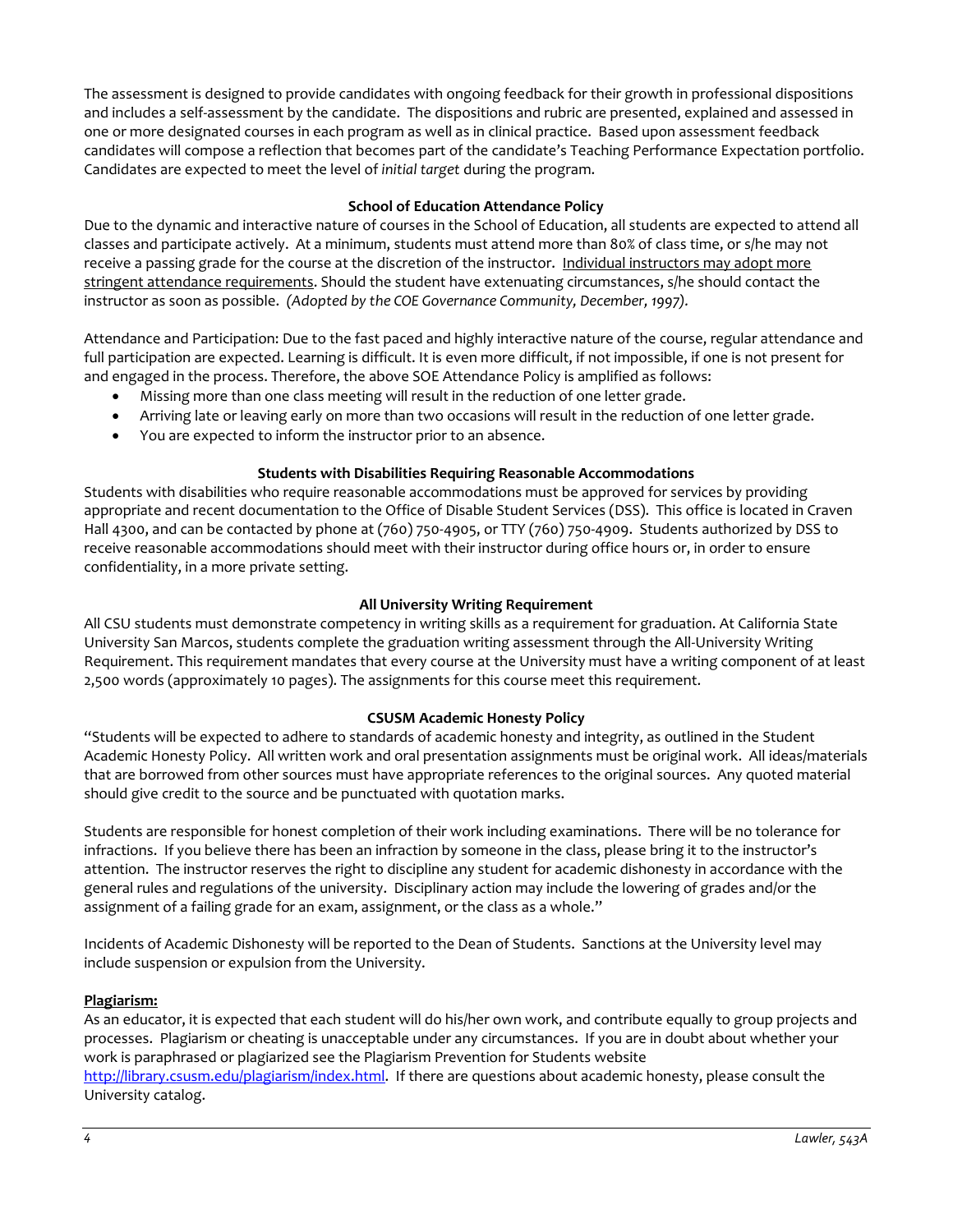# **Use of Technology:**

Students are expected to demonstrate competency in the use of various forms of technology (i.e. word processing, electronic mail, Moodle, use of the Internet, and/or multimedia presentations). Specific requirements for course assignments with regard to technology are at the discretion of the instructor. Keep a digital copy of all assignments for use in your teaching portfolio. All assignments will be submitted online, and some will be submitted in hard copy as well. Details will be given in class.

# **Electronic Communication Protocol:**

Electronic correspondence is a part of your professional interactions. If you need to contact the instructor, e-mail is often the easiest way to do so. It is my intention to respond to all received e-mails in a timely manner. Please be reminded that e-mail and on-line discussions are a very specific form of communication, with their own nuances and etiquette. For instance, electronic messages sent in all upper case (or lower case) letters, major typos, or slang, often communicate more than the sender originally intended. With that said, please be mindful of all e-mail and on-line discussion messages you send to your colleagues, to faculty members in the School of Education, or to persons within the greater educational community. All electronic messages should be crafted with professionalism and care. Things to consider:

- Would I say in person what this electronic message specifically says?
- How could this message be misconstrued?
- Does this message represent my highest self?
- Am I sending this electronic message to avoid a face-to-face conversation?

In addition, if there is ever a concern with an electronic message sent to you, please talk with the author in person in order to correct any confusion.

### **Course Requirements**

#### **Key Assignments**

- *1. Weekly Homework & Participation (20%)* Each week, teacher candidates will be assigned to read, respond to readings, and prepare some mathematical investigation. Each of these activities are designed to be in preparation for discussion during the next course session. As such, it is critical that they are completed on time. The specifics of each weekly assignment will be provided in class. Work is to be submitted online in the Cougar Course. In addition, responses are to be brought to class in hard copy.
- *2. Student Interview (20%)* In small groups, teacher candidates will design prompts and/or a task in order to conduct a clinical interview with a grades 6-11 student. This interview protocol will be designed to inquire into the student's algebraic ways of thinking. Each of you will carry out an actual student-interview based on this protocol. Groups will then reconvene to study student responses. The purposes of this activity are to begin thinking about students' mathematical understanding, to learn how to effectively pose questions and interpret the meaning of students' answers, and to provide you with an opportunity to interact with students about mathematics. Further details are attached.
- *3. Professional Reading (10%)* Teacher candidates will select an article from a professional mathematics education journal to read, summarize, and present to colleagues in the course. Further details are attached.
- *4. Lesson Plan Development & Implementation (30%)* Working in small groups and in conjunction with practicing teachers, teacher candidates will develop several iterations of a lesson plan, the last of which will be implemented in a secondary mathematics class. TCs will conclude this assignment with a presentation by the working group outlining the lesson, experiences with students, demonstration of formative assessment through the analysis of student work, teacher reflections, and change designed for the next use of the lesson. The purpose of this activity is to engage fully in the teaching cycle, with particular focus on the design of effective mathematical lessons. Further details will be distributed.
- *5. Problems of the Week (10%)* During the semester, teacher candidates will investigate 2-3 open-ended mathematical problems. Each teacher candidate will be asked to initiate and lead classroom discussion (10-15 min.) of one of these problems by sharing your thinking about the task. At the end of the semester, each teacher candidate will select one problem to formally write-up using a 5-stage write-up format. Further details are attached.
- *6. Portfolio of Linear Programming Unit (10%)* As ongoing classwork and homework, teacher candidates investigate a unit developing mathematics of Linear Programming. A record of what was learned and the experiences of learning will be submitted at the close of the semester. Further details will be provided in class.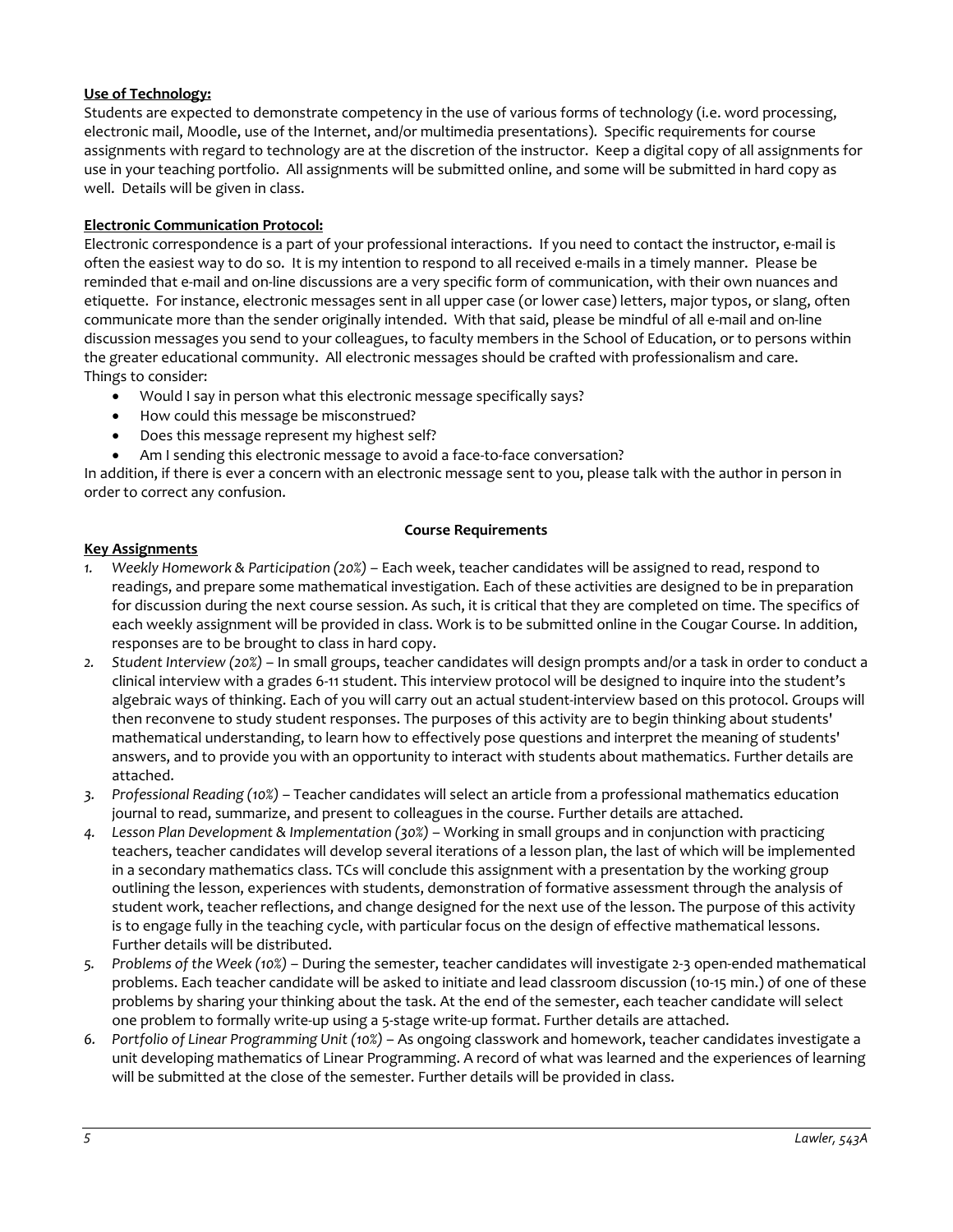# **Grading Standards**

According to the CSUSM Course Catalog, each grade means that student performance has been:

- A at the highest level, showing sustained excellence in meeting all course objectives and exhibiting an unusual degree of intellectual initiative. Excellent
- B at a high level, showing consistent and effective achievement in meeting course objectives. Good
- C at an adequate level, meeting the basic objectives of the course. Satisfactory
- D less than adequate, meeting only the minimum course requirements. Passing
- F such that minimum course requirements have not been met. Failing

I interpret these levels of student performance to mean that meeting the basic requirements detailed for a course assignment will typically result in a B-level grade. An A grade is meant to acknowledge achievement that goes beyond specified requirements and/or criteria. A's are reserved for special efforts that exceed expectations, that demonstrate exceptional creativity, boldness, commitment, involvement, ingenuity, or elegance. By this nature, this type of performance cannot be spelled out clearly in advance; else it would not be unexpected.

Weights for each assignment are provided. A student is encouraged to confirm their self-assessment of their progress toward meeting course objectives in the class at any time with the professor. Similarly, if a student would like feedback on projecting a final course grade, a similar conversation is welcome. Please request an office appointment. Unless prior arrangements have been agreed to with the instructor, work submitted late, but within one week of the due date will be reduced by one letter grade, and work received over one week late will receive no credit.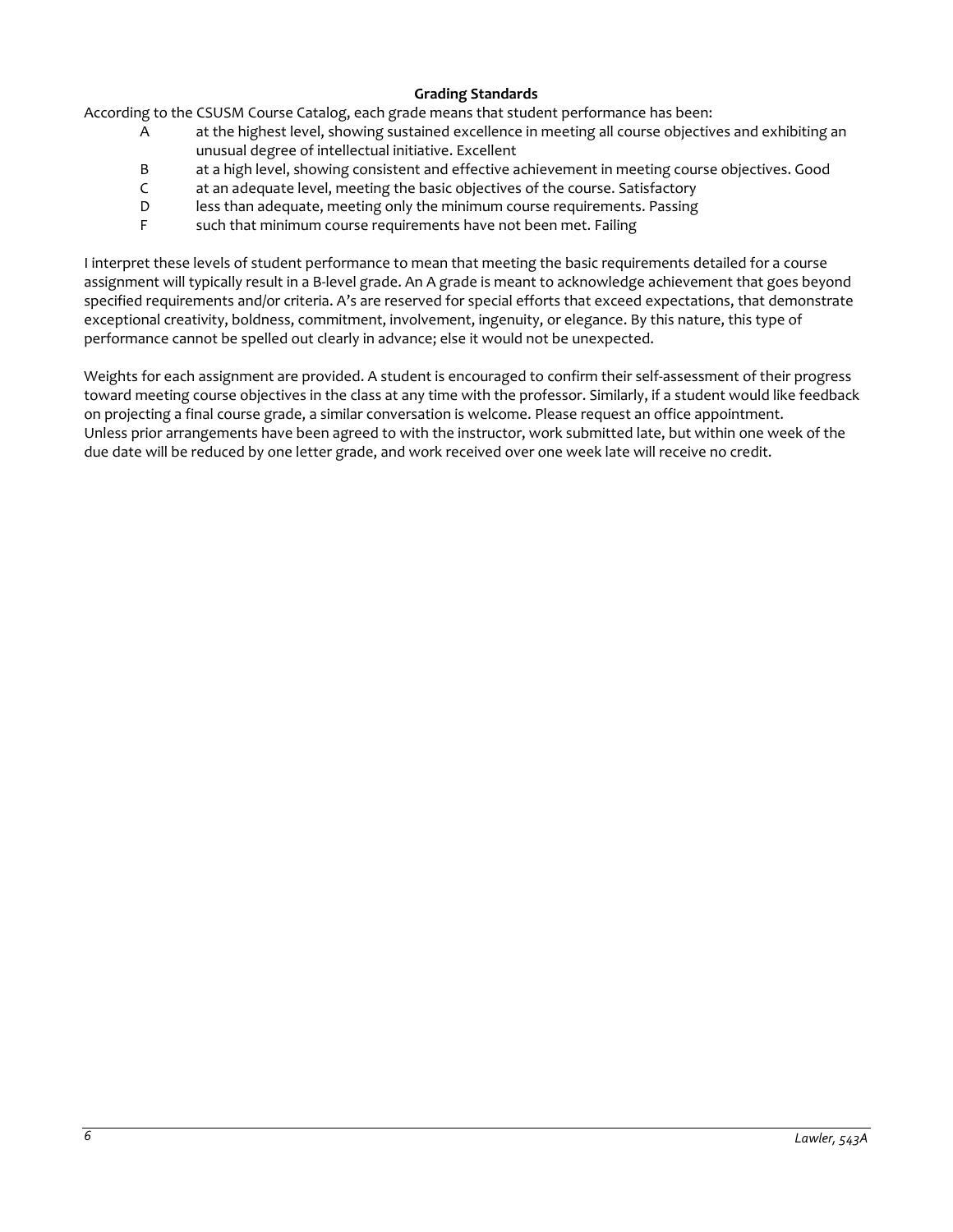# **Tentative Schedule**

| Date                                | Topic*                                                                                                               | Assignment to be completed<br><b>BEFORE Class Session**</b>                        |
|-------------------------------------|----------------------------------------------------------------------------------------------------------------------|------------------------------------------------------------------------------------|
| Session 1<br>29 aug 13<br>4:00-7:00 | Course Introduction<br><b>Mathematics Standards</b>                                                                  | Preview the CaCCSS-M, pp. ii-4, 57-60,<br>& 122-144                                |
| Session 2*<br>5 sep 13<br>1:15-3:45 | Developing Mathematical Understanding                                                                                | Read Boaler & Gutstein<br>Mathematics assignment                                   |
| Session 3<br>12 sep 13<br>4:00-7:00 | Equity & Social Justice in Mathematics Education<br>Algebraic Thinking & Student Interview                           | Read Davis & Driscoll<br>Mathematics assignment                                    |
| Session 4<br>19 sep 13<br>4:00-7:00 | Algebraic Thinking<br>Developing Lessons, and Lesson Plans                                                           | Read Smith, & Driscoll<br>Mathematics assignment<br>2. Interview                   |
| Session 5<br>26 sep 13<br>4:00-7:00 | Learning & Knowing Maths                                                                                             | Read Brooks & Brooks, & Smith<br>Watch Annenberg video<br>Mathematics assignment   |
| Session 6*<br>TBD                   | Lesson Observation<br>Mathematics Education as a Learning Profession                                                 | Read Fendel et al.<br>Mathematics assignment<br>3. Lesson Plan                     |
| Session 7<br>3 oct 13<br>4:00-7:00  | Strategies for Differentiation & Language Learners<br>Mathematics Education as a Learning Profession                 | Read WestEd<br>Mathematics assignment<br>4. Professional Reading                   |
| Session 8<br>10 oct 13<br>4:00-7:00 | Assessment                                                                                                           | Read Stuzman & Race (and 1-2 more<br>articles)<br>Mathematics assignment<br>5. POW |
| Session 9<br>17 oct 13<br>4:00-7:00 | Reflections on Student Teaching<br>(Mathematics) Classroom Management<br>--Engaging students<br>--Building community | Read NCTM<br>Mathematics assignment<br>6. Electronic Portfolio                     |

\*This schedule is an *approximation*. Given the nature of this course, we will likely be altering the scheduled topics and possibly times and dates in order to accommodate student interest, observe and teach in mathematics classrooms, and take advantage of professional development opportunities. In particular, \*\*reading assignments (in italics) are likely to adjust as the class unfolds.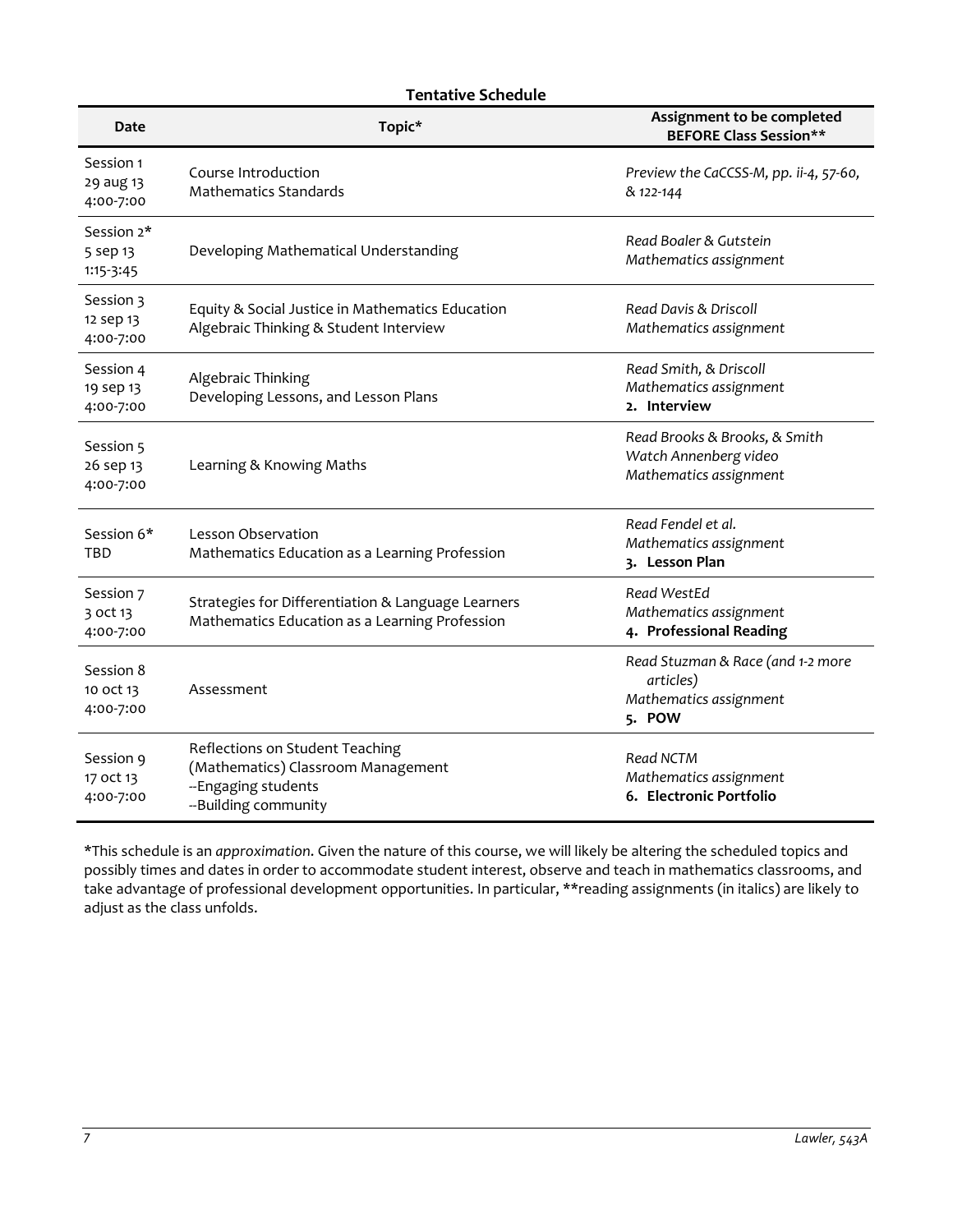# **2. Student Interview Assignment**

*Task:* In a one-on-one setting you will conduct an interview with a student from grades 6-11. Instructions are attached below. This interview protocol is designed to inquire into the student's algebraic ways of thinking.

*Purpose:* The student interview is designed to provide you with opportunities to focus on and build a model of a single child's thinking about mathematics. The purposes of this activity are to begin thinking about students' mathematical understanding, interpret the meaning of students' answers, and to provide you with an opportunity to interact with students about mathematics. It will also help you to improve your use of inquiry for assessment purposes and to better understand secondary level students with different understandings.

# *Prior to the interview:*

- Identify a student. Although there are many good reasons to select a student from within a classroom you may be teaching, any student (grades 6-11) should make for a productive experience. Arrange with the student and his/her teacher to interview this one child for 20-30 minutes in a quiet place outside the classroom.
- Consider what clarifying prompts you may have to give to the student during the interview.

# *During the interview:*

Work with the child in a setting removed from the classroom environment. Begin the interview by informing the child that you will be giving her/him a few mathematical questions to consider, and that you are interested in his/her thinking process and in the strategies s/he uses to solve these problems. Inform the child that s/he can solve the problems in any way s/he wants. Please remind the child that the interview is voluntary and that s/he can end the interview at any time (if a student does cut the interview very short, then please find another willing student). Do everything you can to help make the child comfortable.

Orally provide the child with your task and provide her/him with sufficient time to complete each problem. You will be challenged to establish comfort, for both you and the student, to think quietly for the extended period of time necessary for the child to meaningfully engage in the task. You may also want to prepare a written copy of each problem, in case you find the child prefers this way of interpreting the task.

*Note the questions you ask and the child's responses*. It may be necessary to ask the child to wait while you are writing it is OK to ask the child to wait. *You should not tape-record/video-tape the interview*.

During the interview, be sure to consider the following:

- The best thing you can be is genuinely curious. Remember the point of the interview is to discover how the child thinks—*NOT* to guide the child to the correct answer (try to fight the urge to be "teacher").
- Although you may prepare a script to help guide your interview, I encourage you to not feel limited to your script. Allow your interaction to explore a student's idea, to learn more about the child's insights into a question, their disposition toward exploration, what may constrain what they are able to do, and to practice your own interaction with children.
- Do respect the suggested and arranged time limit.
- Be careful to respond similarly to all responses, whether you may consider it to be a "correct" or "incorrect" answer. Be curious about all solution strategies; how is this student thinking? what question may they be asking?—is it the one you first assumed they were asking? what question may they be answering?—is it the one you first assumed you asked?
- This is not a teaching episode; it is an interview.
- Your primary role is to listen (Davis, 1997). Make sure you allow enough *wait time*—many children need time to think before speaking and/or answering.
- Make sure the child feels comfortable during the entire interview. If the child clearly cannot answer a problem, you may need to probe to help develop connections the child may have to similar mathematical experiences. Two useful questions: *tell me what you do know about the problem*, and *tell me about a similar problem you've worked on before*. If you feel that the child is really struggling and frustrated, you may want to end the interview or give the child a problem you are fairly certain s/he can solve and then end the interview. It is worthwhile to come with this sort of simpler problem, as well as an extension to the task you intend to ask for those who respond quickly. If you cut an interview short for any reason, be sure to discuss in your write-up.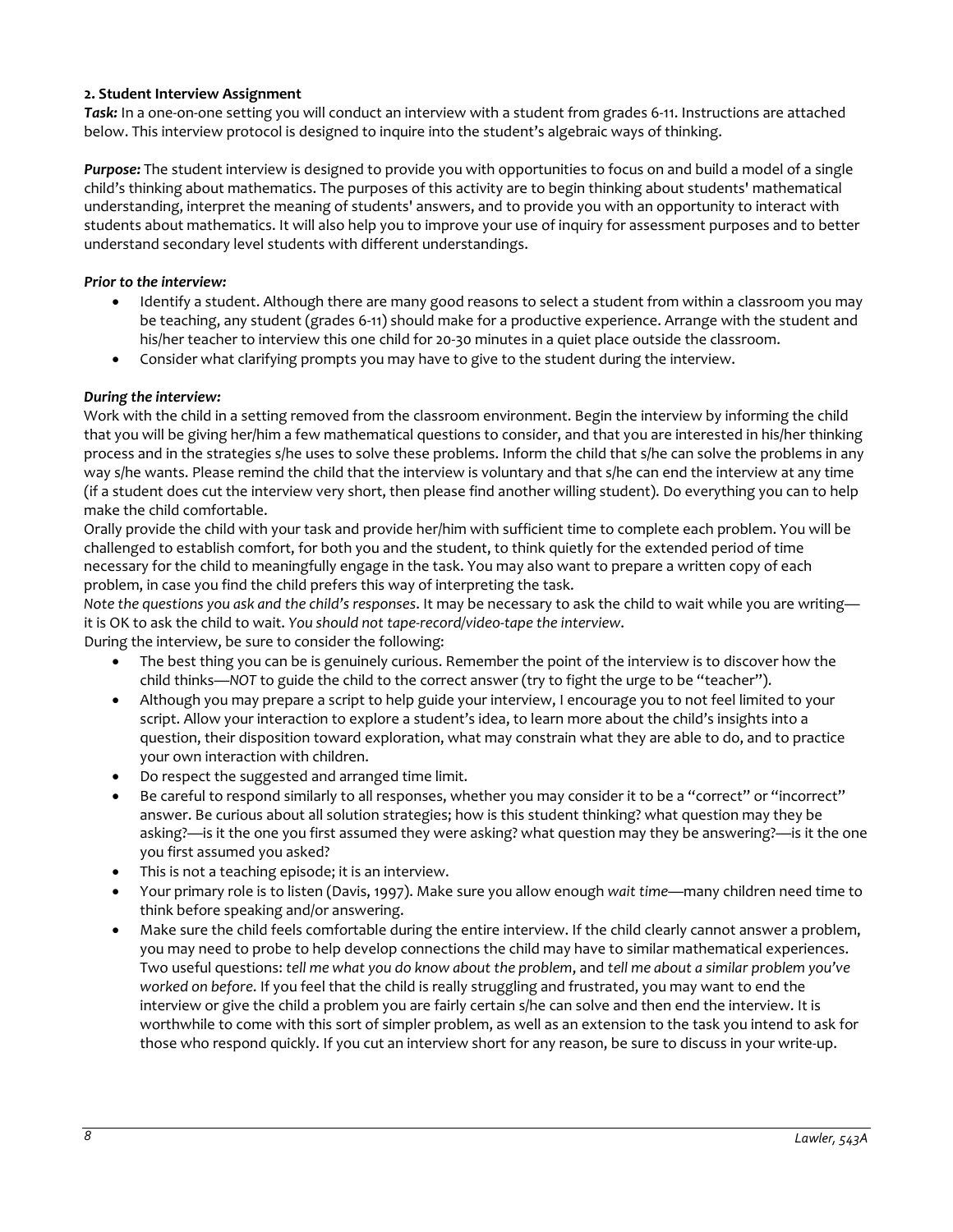# *After the Interview:*

Write a three to four-page (double spaced) reflection that includes a brief discussion on each of the following points:

- What *specifically* did you learn about this child's mathematical understanding? Here you will want to make some claims about the mathematics your student understands or doesn't understand. I intend for this portion to emphasize what the child *CAN* do, and what might be a worthwhile next instructional focus, rather than what the child *cannot* do.
- Suggest some specific ideas for instruction based on what you have observed about the students understanding and methods of approaching the problems.
- Discuss what types of algebraic thinking you observed the student use.
- Share some thoughts on your role as a listener in this activity, and as you consider your profession as a mathematics teacher.
- Attach any recorded work generated by the student without the student's "actual" name listed.

*Grading:* Specifically, I expect a well-written, concise paper (3-4 pages, double-spaced) that clearly and specifically expresses what you learned about: (a) the child's mathematical understanding, (b) the experience of observing mathematical thinking.

### *Student Interview Prompts: Prompts/Problems to elicit Algebraic Thinking*

Select only *one* of these problems. The prompt is to be read aloud. Although you can add to the prompts for clarity, suggesting paths to solutions changes your role to instructor; you are to be an interviewer only. Provide options of tools for the student to use as well as plain or grid paper. The student should be allowed to choose whatever they want.

### **I.** *Sneaking up the Line*

Eric the Sheep is at the end of a line of 50 sheep waiting to be shorn. But being an impatient sort of sheep, Eric sneaks up the line two places every time the shearer takes a sheep from the front to be shorn. So, for example, while the first sheep is being shorn, Eric moves ahead so there are two sheep behind him in line. If at some point it is possible for Eric to move only one place, he does that instead of moving ahead two places. How many sheep get shorn before Eric?

- 1. Predict a solution "in your head."
- 2. Use any method or tools or objects you would like to solve these two problems…

### **II.** *Age Problem*

- 1. Classify all numbers that leave a remainder of 3 when divided by 5 *and* a remainder of 1 when divided by 3.
- 2. If my age is divided by 3, the remainder is 2. If my age is divided by 5, the remainder is also 2. If my age is divided by 7, the remainder is 5. How old am I?

### **III.** *Clock Problem*

At what time after 4:00 will the minute hand of a clock overtake the hour hand?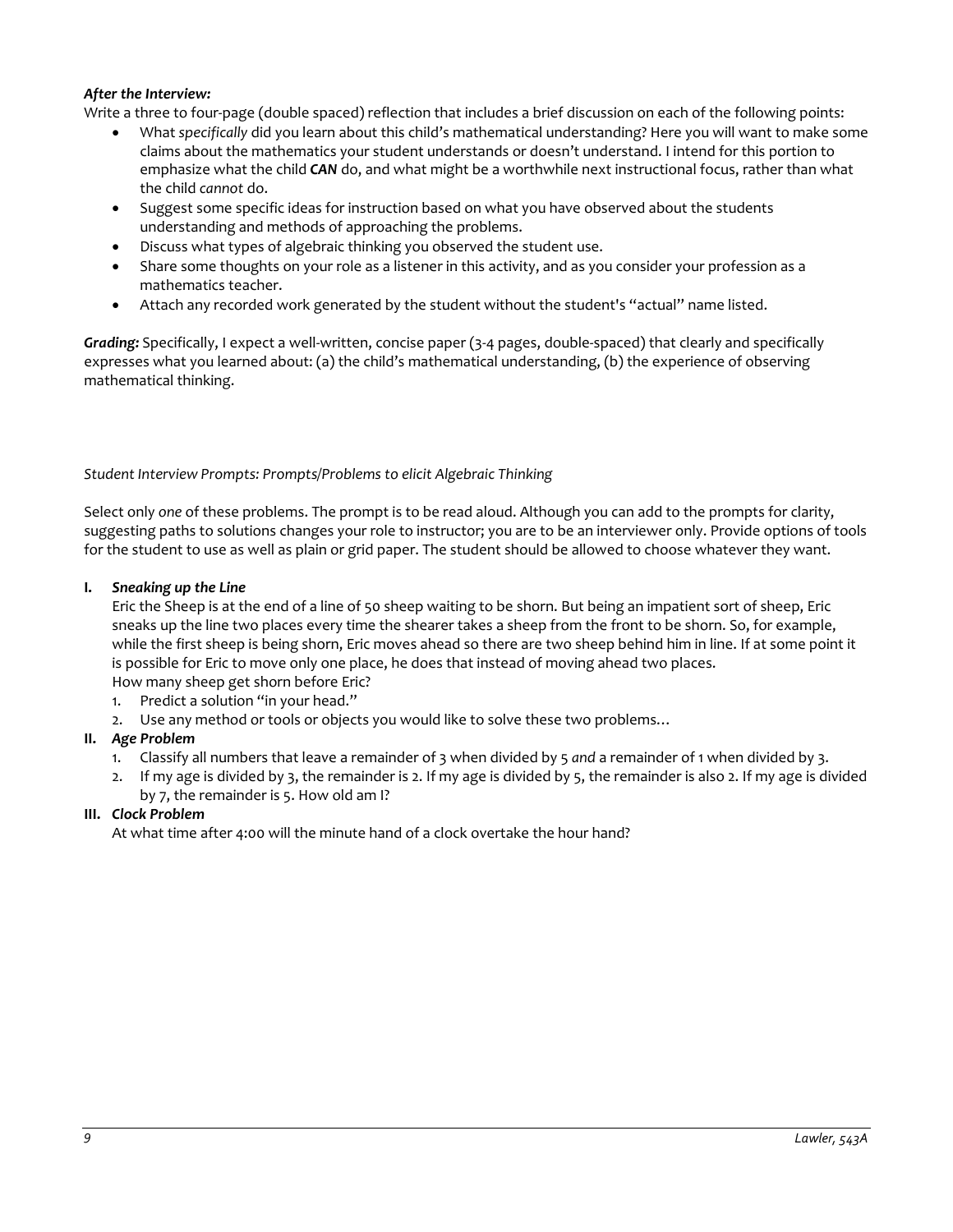# **4. Professional Reading Assignment**

*Task:* Select an article from a professional mathematics education journal to read, summarize, and present to colleagues in the course.

*Purpose:* To become aware of resources available to professional mathematics educators, and how to access them. To learn about a particular area of interest connected to secondary mathematics education. To share what you learned with peers.

### *Details:*

- 1. Find a print article on teaching mathematics at the high school (or middle grades) level. I suggest seeking out an area that you have an interest, curiosity, concern, …. How to find one? Ask me. Ask a librarian. Ask your cooperating teacher for one they liked or would recommend. Consider NCTM's journals: *Mathematics Teacher*, and *Mathematics Teaching in the Middle School.*
- 2. Read the article.
- 3. Write a 500-800 word summary and critique. The critique should include:
	- How the ideas of the article informs your thoughts about teaching mathematics
		- Questions for and/or of the author.
- 4. Create a simple poster, approximately 17" x 11", that includes:
	- The complete reference (APA  $6<sup>th</sup>$  edition) to the article, and
	- A 2-5 sentence summary of the article (120 words or less—see format examples below).
	- The rest of the design and content is your choice, with a goal to highlight what you found most interesting and to capture the interest of your classmates as they read your poster.
- 5. Be prepared to share your summary & critique in class on due date. Bring 1 copy of the article—the whole journal is preferred—for sharing, as well as your poster. I would prefer if you could find a way to share the article electronically.

*Grading:* I will assess based on thorough completion of the task specifics, and quality of the response.

### *Examples of APA formatting with an annotated reference:*

Boaler, J. (2006). Promoting respectful learning. *Educational Leadership, 63*(5), 74-78.

Blah blah blah blah blah blah blah blah blah blah blah blah blah blah blah blah blah blah blah blah blah blah blah blah blah. Blah blah blah blah blah blah blah blah blah blah blah blah blah blah blah blah blah blah blah blah blah blah blah blah blah. Blah blah blah blah blah blah blah blah blah blah blah blah blah blah blah blah blah blah. O'Brien, T. C. (1999). Parrot math. *Phi Delta Kappan, 80*(6), 434-438.

- Blah blah blah blah blah blah blah blah blah blah blah blah blah blah blah blah blah blah blah blah blah blah blah blah blah. Blah blah blah blah blah blah blah blah blah blah blah blah blah blah blah blah blah blah blah blah blah blah blah blah blah. Blah blah blah blah blah blah blah blah blah blah blah blah blah blah blah blah blah blah.
- Stutzman, R. Y., & Race, K. H. (2004). EMRF: Everyday rubric grading. *Mathematics Teacher, 97*(1), 34-39. Blah blah blah blah blah blah blah blah blah blah blah blah blah blah blah blah blah blah blah blah blah blah blah blah blah. Blah blah blah blah blah blah blah blah blah blah blah blah blah blah blah blah blah blah blah blah blah blah blah blah blah. Blah blah blah blah blah blah blah blah blah blah blah blah blah blah blah blah blah blah.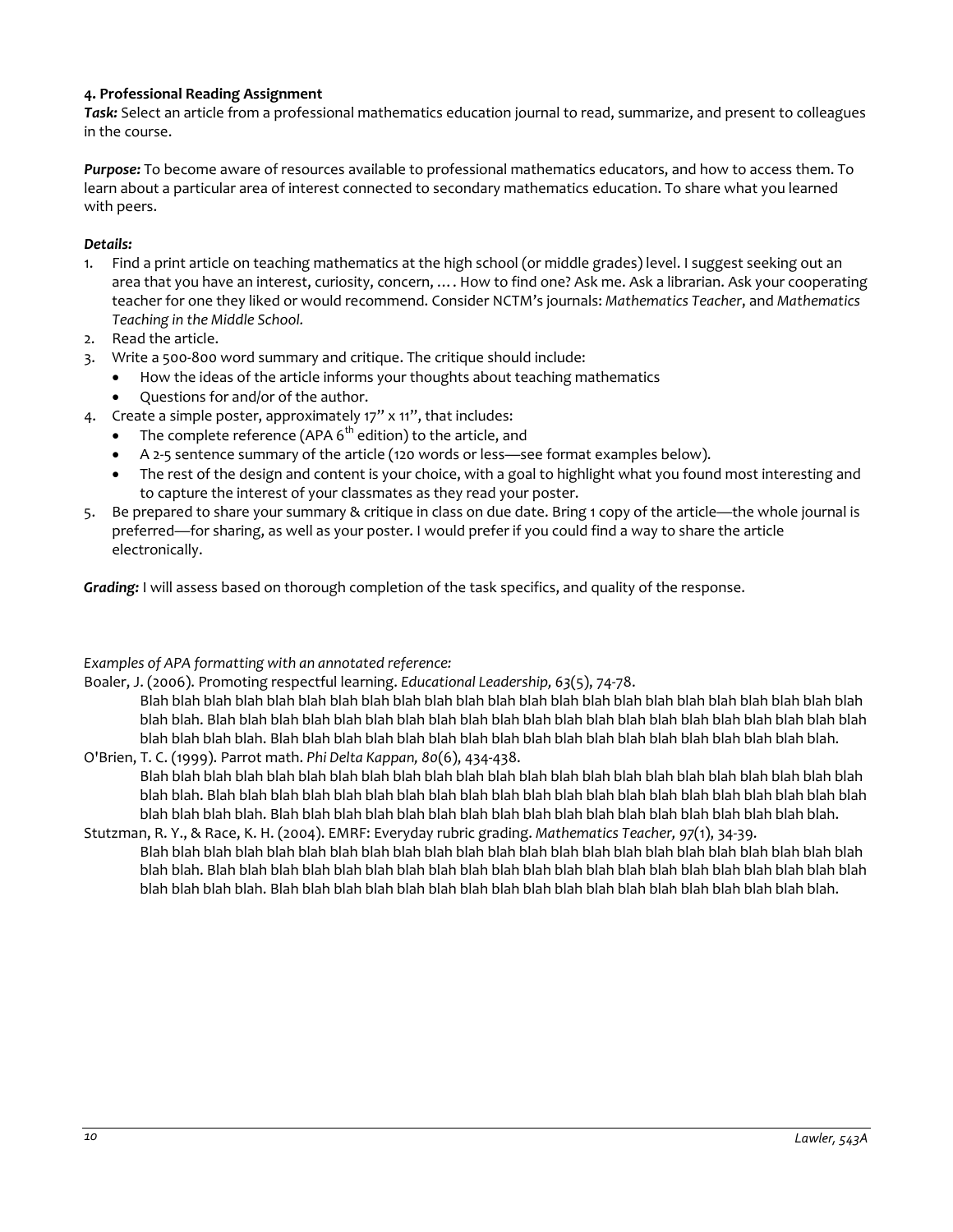# **5.** *Problem of the Week* **Assignment**

*Task:* Teacher candidates (TCs) will investigate 2-3 mathematical "Problems of the Week" (POW) during the semester. From among these, each TC will present their thinking on the problem to the class, in a manner intended to initiate discussion of the task. Finally, each TC will write up **one** of the 2-3 problems utilizing the report format described below. (Note: if the POW you've selected includes particular suggestions about this format, please adhere to the suggestions while following the format below.) You will have to make a decision on how far you wish to explore the problem you select to write up. At bare minimum, respond to each question posed in the task, even if you feel your response is only partial, for the moment.

*Purpose:* Doing and being mathematical is much more than learning and applying formulae, algorithms, and other procedural techniques. The *National Council of Teachers of Mathematics* (NCTM) set forth in their *Principles and Standards for School Mathematics* (2000) an overview of both *content* and *process* standards (and had done previously in 1989). A similar structure is presented in the 2013 California Core Content State Standards (CCSS) for Mathematics. These include standards for *content* and *mathematical practices*. While the CCSS content standards include a characterization of appropriate understanding of concepts from Number & Quantity, Algebra, Functions, Modeling, Geometry, and Statistics & Probability, the process or practice standards define ways of doing and understanding mathematics. Both types of ways of knowing mathematics are held at an equal weight in the discipline. The process standards include: Make Sense & Persevere, Reason, Explain, Model, Use Tools, Attend to Precision, Use Structure, and Generalize.

This task is meant to involve you directly in experiencing mathematics as characterized by these standards, but also to provide an experiential context to think about teaching mathematics in such a way that students come to know the NCTM's vision for mathematics as well.

# *Details – The Report:*

*Problem Statement:* State the problem clearly in your own words. Your problem statement should be clear enough that someone unfamiliar with the problem could understand what it is that you are being asked to do. This means they have been provided all necessary information to solve the task for themselves.

*Process:* Describe what you did in attempting to solve the problem, using your notes as a reminder. Include things that didn't work out or that seemed like a waste of time. Do this part of the write-up even if you didn't solve the problem. If you get assistance of any kind on the problem, you should indicate what the assistance was and how it helped you.

*Solution:* State your solution as clearly as you can. It should be apparent to the reader you have provided a response to the question posed in the *Problem Statement*. Explain how you know that your solution is correct and complete. (If you obtained only a partial solution, give that. If you were able to generalize the problem, include your general results.) Your explanation should be written in a way that will be convincing to someone else—even someone who initially disagrees with your answer.

*Extensions:* Invent some extensions or variations to the problem. That is, write down some related problems. They can be easier, harder, or about the same level of difficulty as the original problem. (You don't have to solve these additional problems.)

*Evaluation:*

*Option A:* Begin the process to write a *specific rubric* for assessing this mathematical task as if you were to use it in a high school classroom. Determine whether you wish to write a *holistic rubric*, or an *analytic rubric*. [1](#page-10-0) At minimum, create a statement(s) to define the rubric level *Meets Expectations*.

*Option B:* Discuss your personal reaction to the problem. For example, you might respond to questions such as:

- Did you consider it educationally worthwhile? What did you learn from it?
- How would you change the problem to make it better?
- Did you enjoy working on it?
- Was it too hard or too easy?

*Grading:* Scored based on completion of the task specifics, and the quality of the response. Do not simply write an essay describing what an observer of your work may say. Rather, write a paper that puts mathematics in the foreground. State your ideas, conjectures, findings, justifications… Focus more on demonstrating your representations of your ways of thinking, than carefully crafted sentenced that might be evaluated by an English teacher. I expect to see symbols, tables, pictures…

<span id="page-10-0"></span><sup>1</sup> Class, or other course resources may provide these definitions/distinctions (for example, an article by Stutzman & Race: *EMRF – Everyday Rubric Grading*). If not, do a little research to learn the difference.